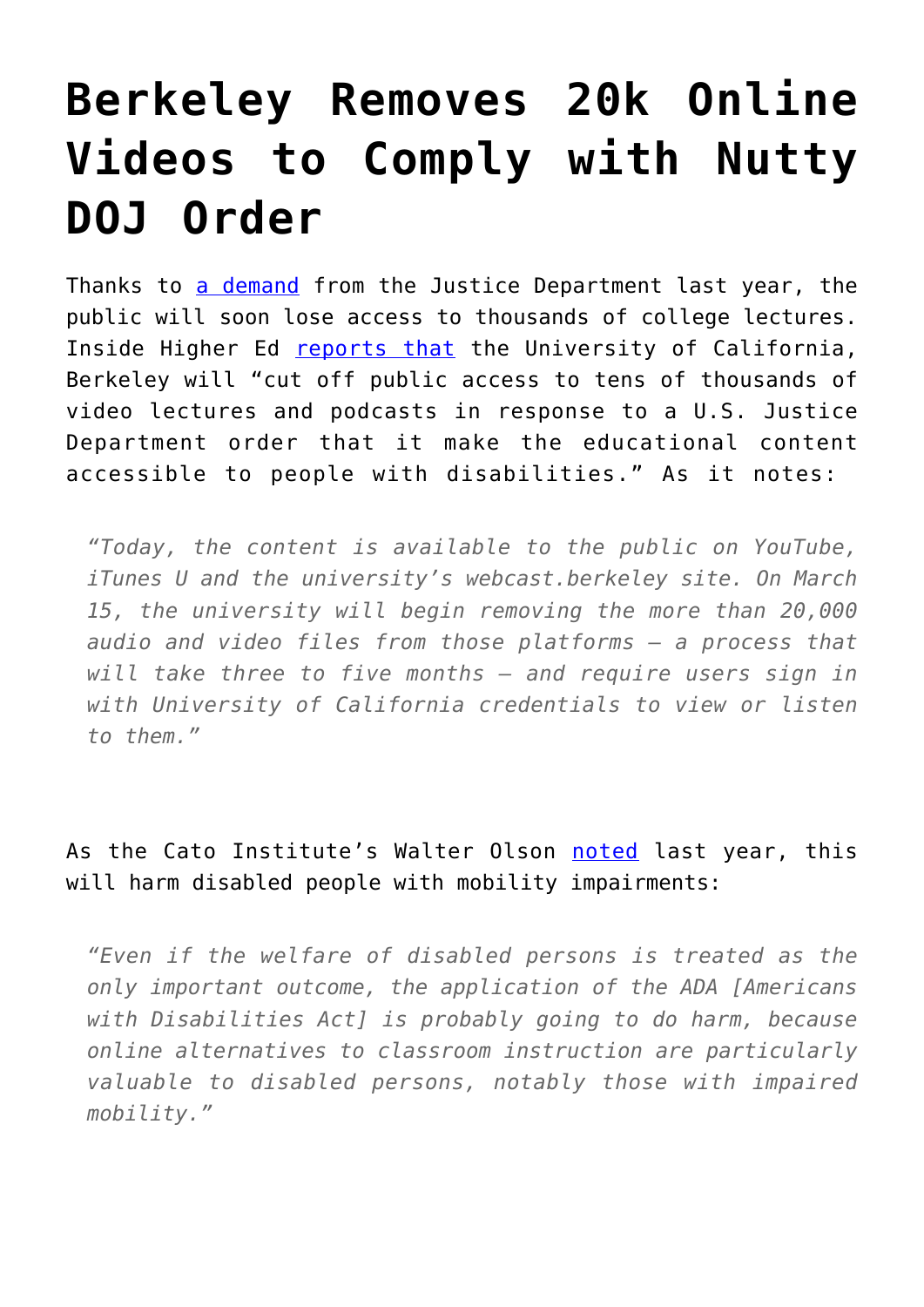Responding to Olson, The Suburbanist summed up the issue, [tweeting](https://twitter.com/The_Suburbanist/status/778786948760604673) "So if your disability keeps you homebound, then the ADA will prevent you from viewing online courses." Prof. Alex Tabarrok of George Mason University wrote about the same effect at the Foundation for Economic Education in a post titled ["ADA Attack on Online Courses Hurts the Disabled Too](https://fee.org/articles/the-ada-attack-on-online-courses-hurts-the-disabled-too/)." Lawyer Scott Greenfield also [criticized](http://blog.simplejustice.us/2016/09/20/the-pyrrhic-victory-for-the-disabled/) the Justice Department's demands as perverse and counterproductive.

As *[Reason](http://reason.com/blog/2016/09/19/department-of-justice-if-disabled-people)* noted*,* by effectively defining "equal access" as "no access for anybody," the Obama Justice Department put itself in the role of "the Handicapper General" from the satirical and dystopian science fiction story *[Harrison Bergeron](https://en.wikipedia.org/wiki/Harrison_Bergeron)*.

Former Department of Justice Civil Rights Division attorney J. Christian Adams recounted [a similar counterproductive case](http://www.washingtonexaminer.com/justice-departments-civil-rights-division-is-out-of-control/article/36353) in an op-ed for the *Washington Examiner* in 2010, explaining that "Amazon.com…tried to sell a talking Kindle reader, but [the Department of] Justice said it couldn't because the button to make the Kindle talk didn't have Braille. Never mind that books neither talk nor have Braille buttons telling them to talk."

The Obama administration viewed it as better to have *no* accommodation for the disabled rather than an *imperfect* accommodation. The Obama Justice Department also used the threat of suing under the Americans with Disabilities Act to [prevent colleges from using the Kindle](http://overlawyered.com/2010/08/ada-feds-intervened-against-college-kindles/) to lighten "the textbook load on their student body," harming people with chronic back problems.

*[This Liberty Unyielding article](https://cei.org/blog/federal-disability-order-limits-public-access-educational-content) was republished with permission.*

—